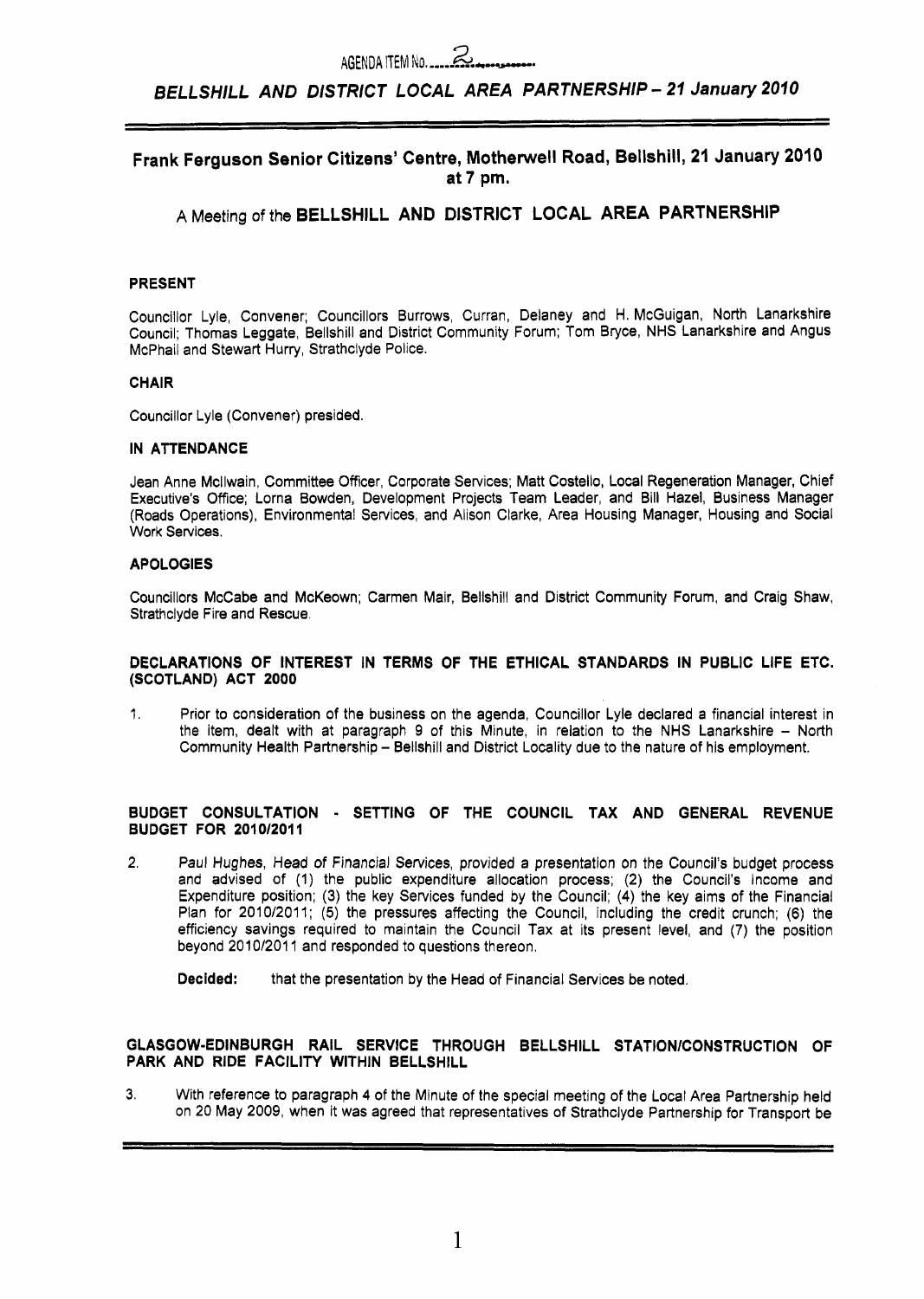invited to a meeting of the Local Area Partnership to discuss their opposition to Bellshill as a stopping point for the new hourly express service between Glasgow Central and Edinburgh Waverley and that they be requested to consider the construction of a park and ride facility within Bellshill, Councillor Lyle pointed out that, since this invitation, it had been agreed that Bellshill would be a stopping point on the new service.

Councillor Lyie then introduced Charles Hoskins, Director of Projects for Strathclyde Partnership for Transport and the meeting heard him in relation to the current position regarding the provision of a park and ride facility in Bellshill, when he indicated (1) that it had been estimated that 100 to 150 car parking spaces would be required; (2) that an open space site opposite the station had been identified as the only suitable site in the area, and (3) that the design of the park and ride facility required to be advanced and, thereafter, the Board of Strathclyde Partnership for Transport would be asked to consider the allocation of funding for this project.

Thereafter, Mr. Hoskins answered questions thereon and the Convener thanked him for his attendance at the meeting.

**Decided:** that the position regarding the provision of a park and ride facility in Bellshill be noted.

## **ELECTION MANAGEMENT BOARD FOR SCOTLAND** - **CONSULTATION** - **TIMING OF GENERAL ELECTION COUNT**

- **4.** There was submitted a report dated 11 January 2010 by the Head of Central Services (1) advising that the Interim Election Management Board for Scotland had invited views from various groups, including the Returning Officers throughout Scotland, on a consultation paper on the possibility of moving the counting of the votes in the forthcoming General Election to the following day; (2) enclosing a copy of the press release by the Convener of the Board in relation to the proposals, and (3) indicating that Mr. Whitefield, the local Returning Officer, was seeking the views of the Local Area Partnerships and Area Committees to inform his response.
	- **Decided:** that it be recommended to the Area Committee that the status quo be maintained and the counting of votes in the forthcoming General Election be undertaken overnight, commencing immediately following the close of poll.

## **Councillor Burrows, being a mover of a motion which failed to attract a seconder, requested that his dissent be recorded.**

## **BELLSHILL AND DISTRICT LOCAL AREA PARTNERSHIPIAREA COMMITTEE** - **MINUTES**

**5.** There were submitted the Minutes of the meetings of the Bellshill and District Local Area Partnership *and Area* Committee held on *8* October 2009.

Arising from consideration of paragraph 7 of the Minute, Councillor Burrows requested clarification as to who would decide the location of the redeployable cameras to be located in each Ward and was advised that this was a decision to be taken in consultation with the Local Members and that this information required to be submitted to the Local Regeneration Manager as soon as possible to enable the work to be undertaken during 2010/2011.

**Decided:** that the terms of the Minutes be noted.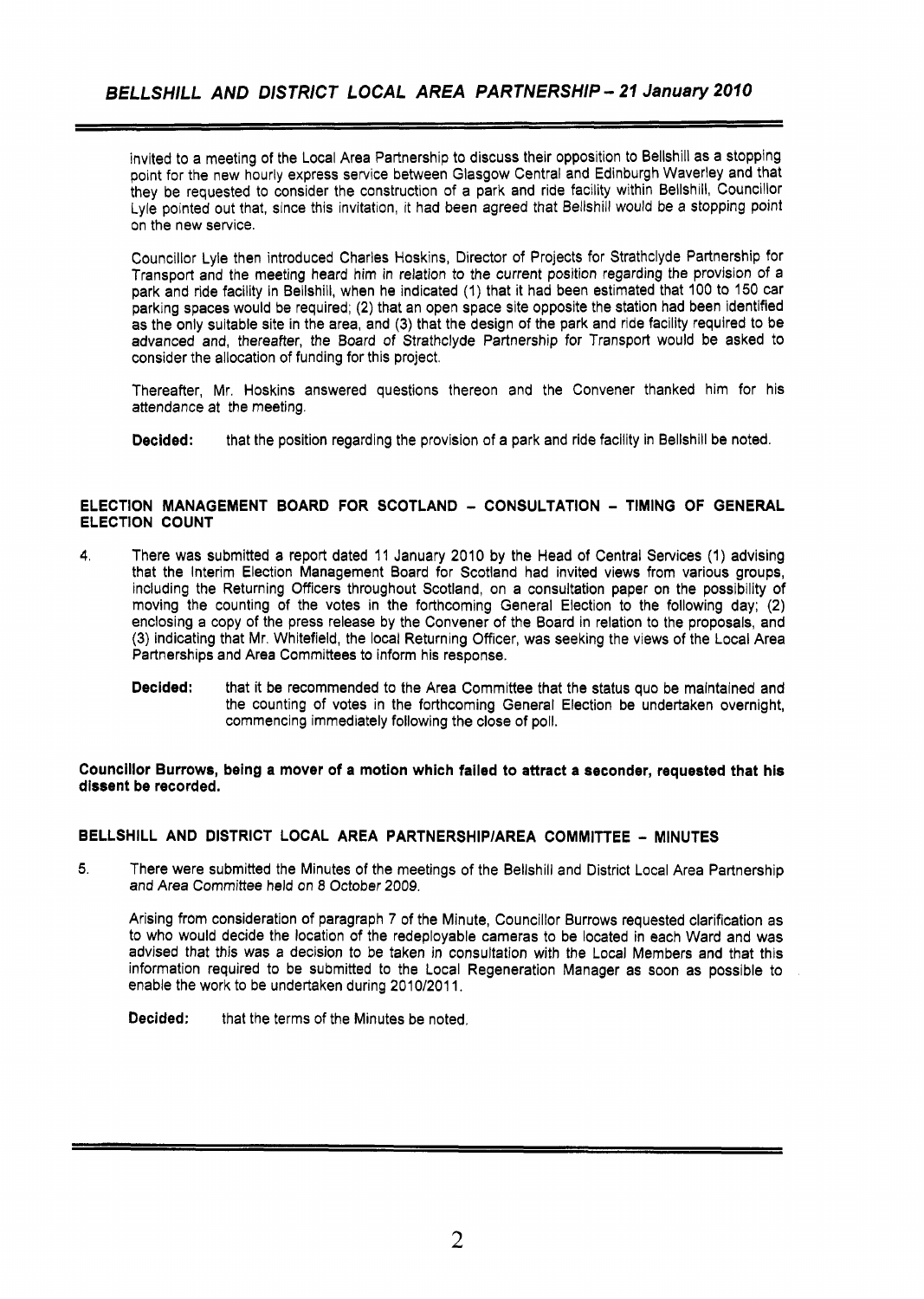## **COMMUNITY COUNCIL MINUTES**

## **(1) BELLSHILL COMMUNITY COUNCIL**

**6.** There were submitted the Minutes of the meetings of Bellshill Community Council held on 16 September, 21 October, 18 November and 16 December 2009.

**Decided:** that the terms of the Minutes be noted.

### **(2) NEW STEVENSTON COMMUNITY COUNCIL**

- **7.** There were submitted the Minutes of the meetings of New Stevenston Community Council held on 29 October and 26 November 2009.
	- **Decided:** that the terms of the Minutes be noted.

### **BELLSHILL AND DISTRICT COMMUNITY FORUM** - **UPDATE**

**8.** There was submitted a report dated January 2010 from Bellshill and District Community Forum on the activities of the Forum since the last meeting of the Local Area Partnership, including the production of a Calendar of Events and discussions which had taken place in relation to proposals for upgrading the play area at Banyan Crescent.

**Decided:** that the contents of the report be noted.

## **NHS LANARKSHIRE** - **NORTH COMMUNITY HEALTH PARTNERSHIP** - **BELLSHILL AND DISTRICT LOCALITY**

9. There was submitted a report dated November 2009 by Tom Bryce, General Manager, NHS Lanarkshire (1) giving details of the current position regarding the Influenza (H1N1) Vaccination Programme, and (2) outlining various initiatives that had taken place within Lanarkshire and the Bellshill Locality.

Tom Bryce was then heard in supplement to his report and in response to Members' questions, when he referred to the fire which had destroyed the John Street Surgery and advised that, although the building had been lost, the surgery had been relocated and open on the following day and that highlights of patient's details had been saved on an electronic system.

**Decided:** that the position be noted.

## **JOINT COMMUNITY SAFETY REPORT**

10. There was submitted a joint report (docketed as relative to the Minute of the meeting of Bellshill and District Area Committee held on **21** January 2010) dated **21** January 2010 by Housing and Social Work Services, Strathclyde Police and Strathclyde Fire and Rescue advising of initiatives and measures taken to minimise the level of crime within the Bellshill and District area for the period from September to November 2009, including (1) a summary of the key activities of the three partners; **(2)**  statistical information in respect of the partners, and **(3)** giving details of (a) the hotspots for the Bellshill area, as shown in Appendix 1 to the report, and (b) the Ward Community Police Teams, as detailed in Appendix **2** to the report.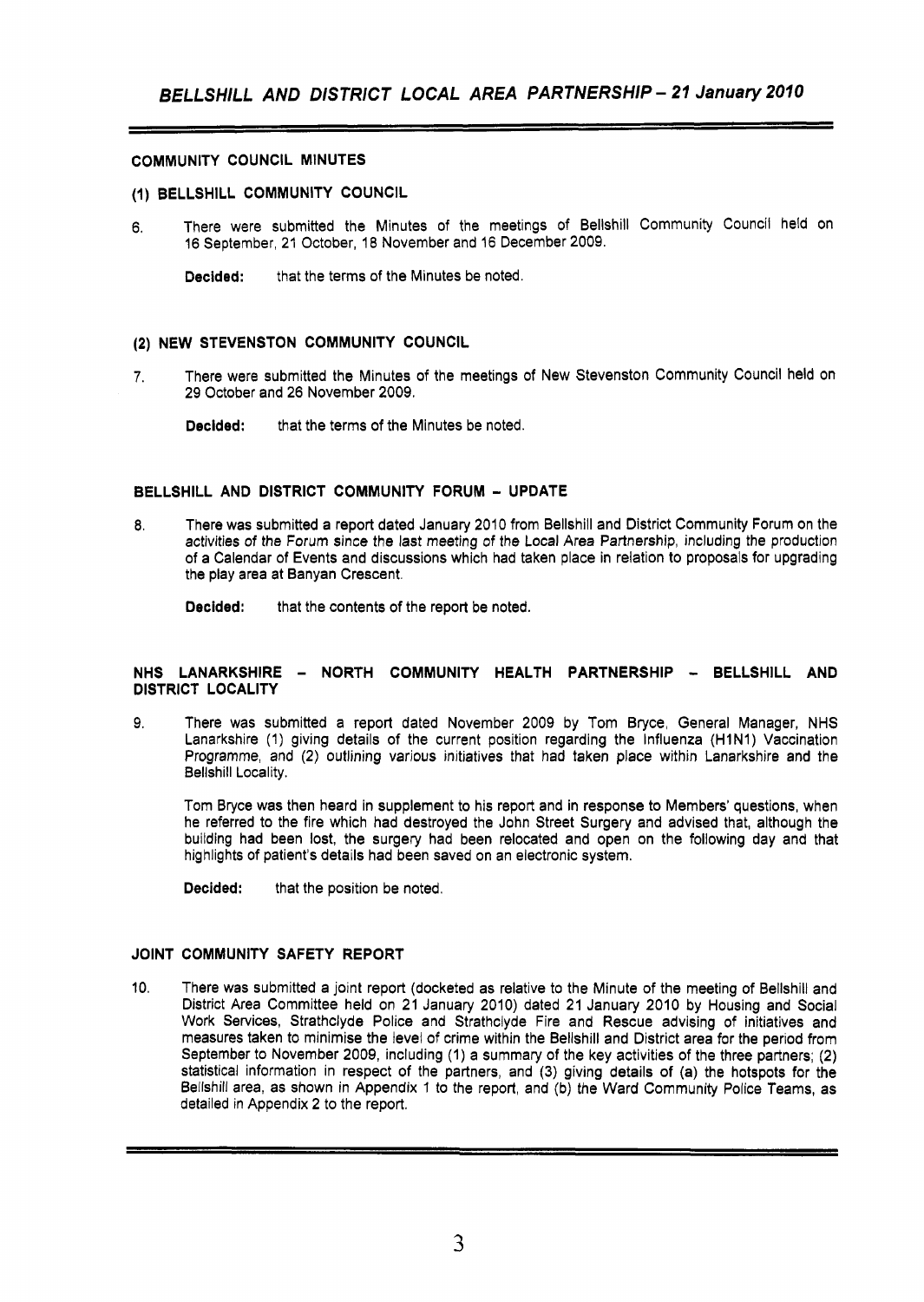The Local Area Partnership then heard Alison Clarke, Area Housing Manager, and Angus McPhail, Strathclyde Police in supplement to the report and in response to Members' questions.

Councillor Burrows then sought clarification as to whether the protocol in place between Housing and Social Work Services and North Lanarkshire Council CCTV was the same as the protocol on fixed public space CCTV cameras which had been reported to the Local Area Partnership in May 2008, upon which he was advised that this was a separate protocol and the Local Regeneration Manager indicated that he would issue each Member with a copy of the Protocol on Redeployable Cameras.

**Decided:** that the content of the report be noted.

## **LOCAL DEVELOPMENT PROGRAMME**

11. With reference to paragraph **8** of the Minute of the meeting of the Local Area Partnership held on 8 October 2009, there was submitted a report (docketed as relative to the Minute of the meeting of Bellshill and District Area Committee held on 21 January 2010) dated 21 January 2010 by the Head of Regeneration Services (I) setting out the criteria for projects to be included in the Local Development Programme; (2) detailing the current position in relation to the projects within the Local Development Programme for 2009/2010, as set out in Appendix 1 to the report; **(3)** indicating that the projects approved for inclusion in the 2010/2011 Local Development Programme were being progressed for commencement in April 2010, and **(4)** proposing that two projects, as set out in Appendix 2 to the report, be implemented within the 2009/2010 Local Development Programme.

Matt Costello, Local Regeneration Manager, then highlighted the key points of the report and indicated that the project in relation to the King George V Park at Mossend would now involve improvement of the play area due to problems with the original proposals.

**Decided:** that it be recommended to the Area Committee

- (1) that the progress in relation to the delivery of the projects in 2009/2010 through the Local Development Programme, as detailed in Appendix 1 to the report, be noted;
- **(2)**  that the two additional projects, as detailed in Appendix 2 to the report, be approved for implementation during 2009/2010;
- **(3)**  that the alteration to the project at the King George V Park at Mossend be noted;
- **(4)**  that the progress in terms of projects for delivery in 2010/2011 be noted, and
- **(5)**  that further progress be reported to future meetings of the Bellshill and District Local Area Partnership.

### **The Convener exercised his discretion to vary the order of business as hereinafter minuted.**

## **NEW LOCAL TRANSPORT STRATEGY DOCUMENT** - **CONSULTATION UPDATE**

**12.** There was submitted a report dated 19 January 2010 by the Head of Roads and Transportation (1) advising that the updated Local Transport Strategy would cover the period to 2012, in line with the Corporate and Community Plans, set *out* the Council's vision for transport development for the three year period and beyond and highlight how transport contributed to wider long term goals; (2) setting out the procedure to be followed in developing the new Strategy which had been split into five policies (a) safety and security; (b) improving access by public transport, cycling and walking; (c) reducing congestion and improving network performance; (d) parking in town centres, and (e) roads and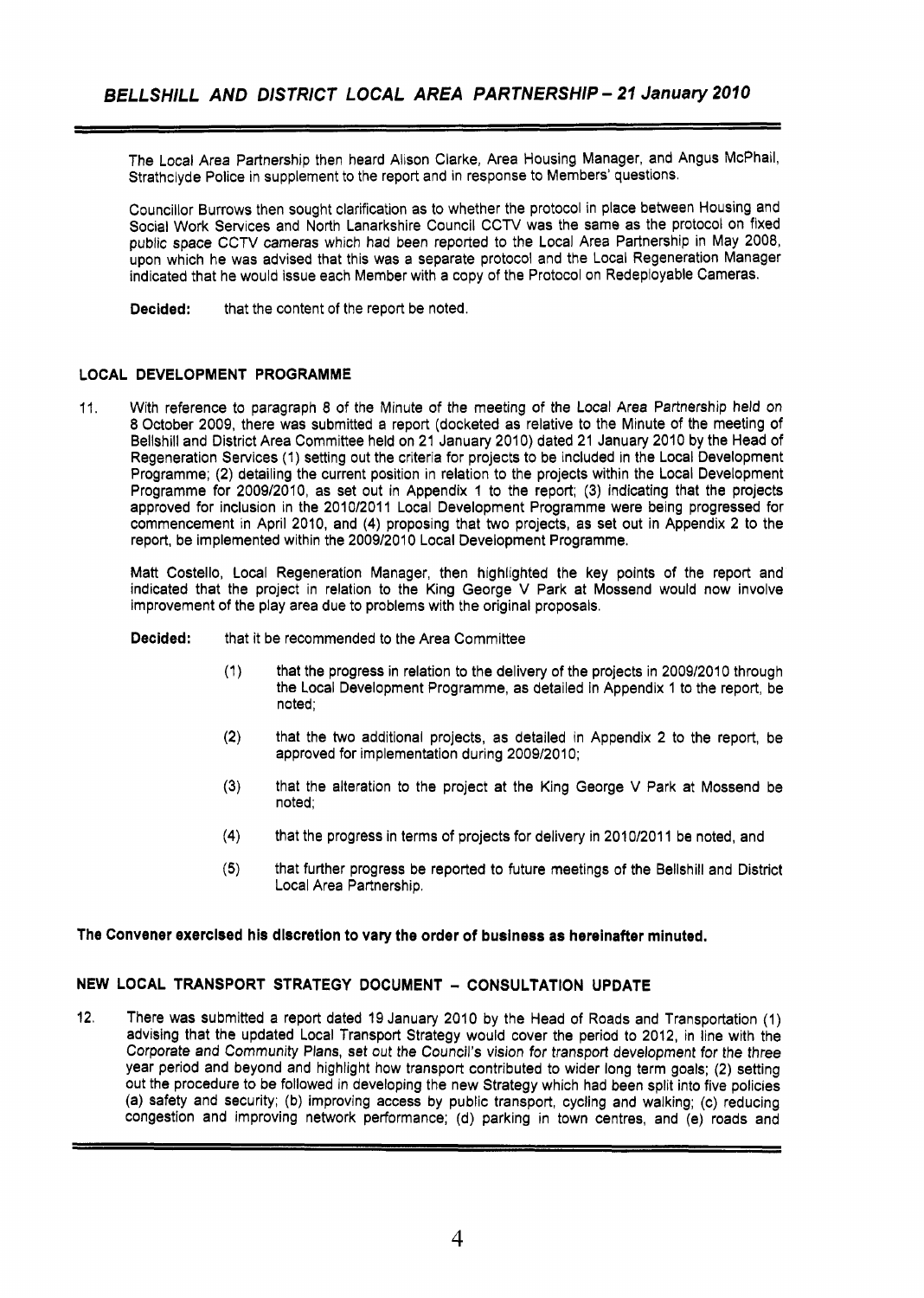footway maintenance and improvement; (3) indicating that the Local Transport Strategy 09 Consultative Draft and Executive Summary Consultative Draft had been distributed widely and published on the Council's website requesting comments by **8** January 2010, and **(4)** reporting that the draft Strategy would be re-examined and revised as necessary following receipt of all comments, with the finalised Local Transport Strategy being presented to the Planning and Transportation Committee, thereafter, for approval.

Bill Hazel, Business Manager (Roads and Operations) then highlighted the main points of the report, advised that the consultation period had been extended to mid February, and responded to Members' questions.

**Decided:** that the content *of* the report be noted

## **NORTH LANARKSHIRE LOCAL PLAN CONSULTATION ON DRAFT SUPPLEMENTARY GUIDANCE AND REVIEW OF CONSERVATION AREAS**

13, There was submitted a report (docketed as relative to the Minute of the meeting of Bellshill and District Area Committee held on 21 January 2010) dated 21 January 2010 by the Head of Planning and Development inviting comments or representations on (1) the second batch of draft Supplementary Planning Guidance, by 15 February 2010, which included (a) Development in the Green Belt; (b) Development in the Rural Investment Areas; (c) Flooding and Drainage; (d) Waste; (e) Minerals; (f) Wind Farm Assessment; (9) Affordable Housing; (h) Industrial and Business Development; (i) Design Tools, and (j) Community Engagement, and (2) the review of Conservation Areas, by 28 February 2010, both of which were linked to the emerging North Lanarkshire Local Plan.

Lorna Bowden, Development Projects Team Leader, then highlighted the main contents *of* the report, advised that the consultation period in relation to the draft Supplementary Planning Guidance had now been extended to 1 March 2010, and responded to questions thereon.

**Decided:** that the invitation to comment or make representations on (1) the second batch of draft Supplementary Planning Guidance and (2) the review of Conservation Areas, both of which are linked to the emerging North Lanarkshire Local Plan, be noted.

## **MEETING DATES DURING JULY AND OCTOBER 2010**

- 14. There was submitted a report dated 11 January 2010 by the Head *of* Central Services advising of the requirement to change the scheduled dates of the meetings of Bellshill and District Local Area Partnership and Area Committee during July and October 2010.
	- **Decided:** that it be recommended to the Area Committee that the meetings of Bellshill and District Local Area Partnership and Area Committee due to be held on 22 July and 14 October 2010 now be held **on** 8 July and 7 October 2010, respectively.

## **BELLSHILL TOWN CENTRE ACTION PLAN** - **UPDATE**

15. With reference *to* paragraph 9 of the Minute of the meeting of the Local Area Partnership held on 8 October 2009, there was submitted a report dated 17 December 2009 **by** the Head of Planning and Development updating the Local Area Partnership on the current position in relation to the Bellshill Town Centre Action Plan, (1) indicating that the Phase 3 works were anticipated to be completed by the end of February; (2) advising that the tenders for the Phase **4** works, **as** outlined in the report, had been issued and were scheduled to be returned on **4** February 2010; **(3)** pointing out that, as part of the Phase **4** works, a focal point would be created in front of St. Andrew's Church to accommodate turning facilities and delivery vehicles; that feature lighting would be provided on some of the buildings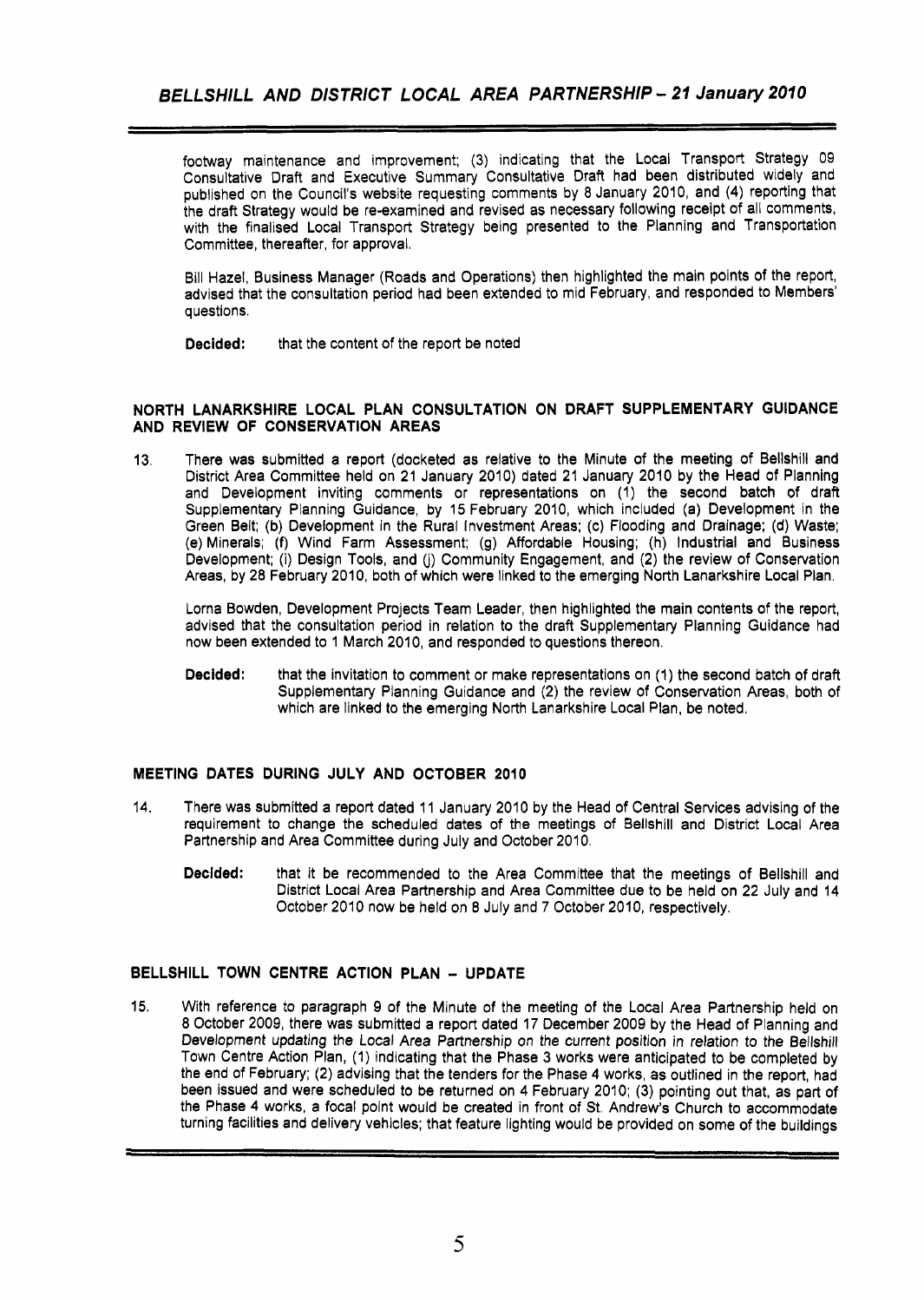in the Town Centre, and that works to the gap site at **278-286** Main Street, Bellshill would be included in the tender for Phase **4** Streetscape Works to be issued in January 2010, and **(4)** updating the Local Area Partnership regarding the on street parking restrictions, as shown on the plans attached to the report, which it was intended, in view of the number of changes made, to be re-issued for informal consultation prior to proceeding to the formal consultation stage and which could take from six months to two years to implement, depending on whether any objections were received.

Lorna Bowden, Development Projects Team Leader, was then heard in supplement to the report and in response to questions thereon.

During consideration of this item, discussion took place on the proposed location of the taxi rank on Emma Jay Road, Bellshill and other matters, when it was proposed (a) that the officials, in consultation with the Taxi Owners' Association, would look at alternative locations, including the former Somerfield site, in an attempt to find a compromise solution; (b) that the officials give consideration to the designation of a part time taxi rank on Hamilton Road, Bellshill from 11 pm to **4**  am to facilitate the transfer of people out of the Town Centre late at night, and (c) that additional reports in relation to (A) the possible routing of buses through the Town Centre, and (B) the proposals for the feature lighting and street furniture, be submitted to the next meeting of the Local Area Partnership.

**Decided:** that it be recommended to the Area Committee

- (1) that the progress made on the Bellshill Town Centre Action Plan be noted;
- **(2)**  that the officials, in consultation with the Taxi Owners' Association, consider an alternative location, in the vicinity of Emma Jay Road, for the proposed taxi rank;
- **(3)** that the officials consider the designation of a part time taxi rank on Hamilton Road, Bellshill, and
- **(4)** that reports on (a) the routing of buses through the Town Centre, and (b) the feature lighting and street furniture proposals, be submitted to a future meeting of the Local Area Partnership.

## **DATE, TIME AND VENUE OF NEXT MEETING** - **THURSDAY, 15 APRIL 2010 AT 7 PM IN BELLSHILL FIRE STATION, OLD EDINBURGH ROAD, BELLSHILL**

**16.** It was noted that the next meting of the Local Area Partnership was scheduled to take place on Thursday, 15 April 2010 at **7** pm within Bellshill Fire Station, Old Edinburgh Road, Bellshill.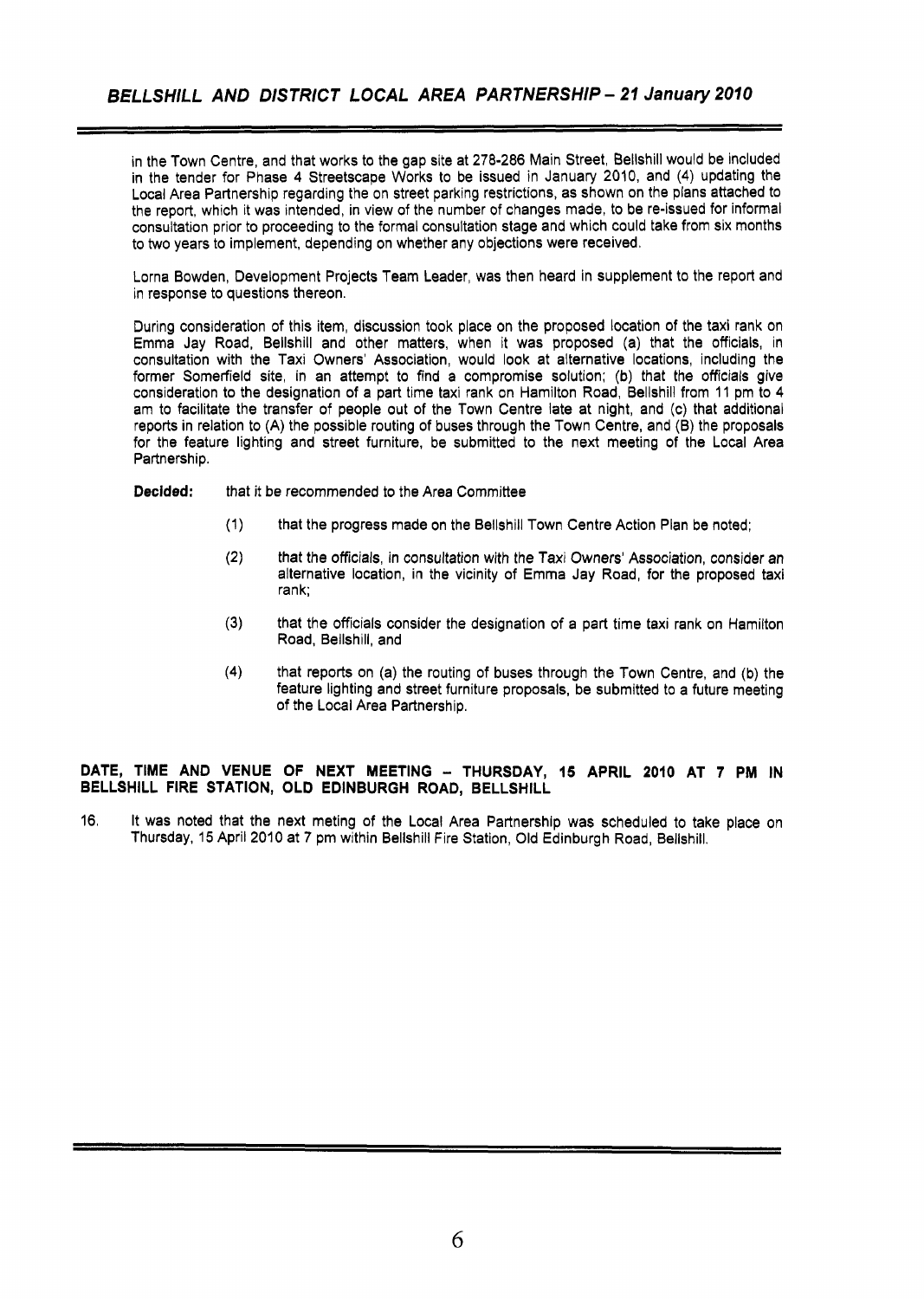# *<sup>3</sup>*AGENDA ITEM NO,-.L.--..\*~

## *BELLSHILL AND DISTRICT AREA* - *21 January 2010*

## Frank Ferguson Senior Citizens Centre, Motherwell Road, Bellshill, 21 January 2010 at 9.25 pm.

## A Meeting of the BELLSHILL AND DISTRICT AREA COMMITTEE

## PRESENT

Councillor Lyle, Convener; Councillors Burrows, Curran, Delaney and H. McGuigan.

## CHAIR

Councillor Lyle (Convener) presided.

## IN ATTENDANCE

The Committee Officer, Corporate Services; Local Regeneration Manager, Chief Executive's Office; Development Projects Team Leader and Business Manager (Roads Operations), Environmental Services, and Area Housing Manager, Housing and Social Work Services.

## APOLOGIES

Councillors McCabe and McKeown.

1. DECLARATIONS **OF** INTEREST IN TERMS OF THE ETHICAL STANDARDS IN PUBLIC LIFE ETC. (SCOTLAND) ACT **2000** 

Prior to consideration of the business on the agenda, Councillor Lyle declared a financial interest in item (7) of paragraph 2, in relation to the NHS Lanarkshire - North Community Health Partnership -Bellshill and District Locality due to the nature of **his** employment.

## **2.** CONSIDER RECOMMENDATIONS BY THE BELLSHILL AND DISTRICT LOCAL AREA PARTNERSHIP HELD ON **21** JANUARY **2010**

The Committee gave consideration to the recommendations made by the Bellshill and District Local Area Partnership at its meeting held on **21** January 2010 and agreed in respect of each item, the following:-

(1) BUDGET CONSULTATION - SETTING OF THE COUNCIL TAX AND GENERAL **REVENUE BUDGET FOR 2010/2011** 

Decided: that the presentation by the Head of Financial Services be noted.

(2) GLASGOW-EDINBURGH RAIL SERVICE THROUGH BELLSHILL STATION/ CONSTRUCTION OF PARK AND RIDE FACILITY WITHIN BELLSHILL

Decided: that the position regarding the provision of a park and ride facility in Bellshill be noted.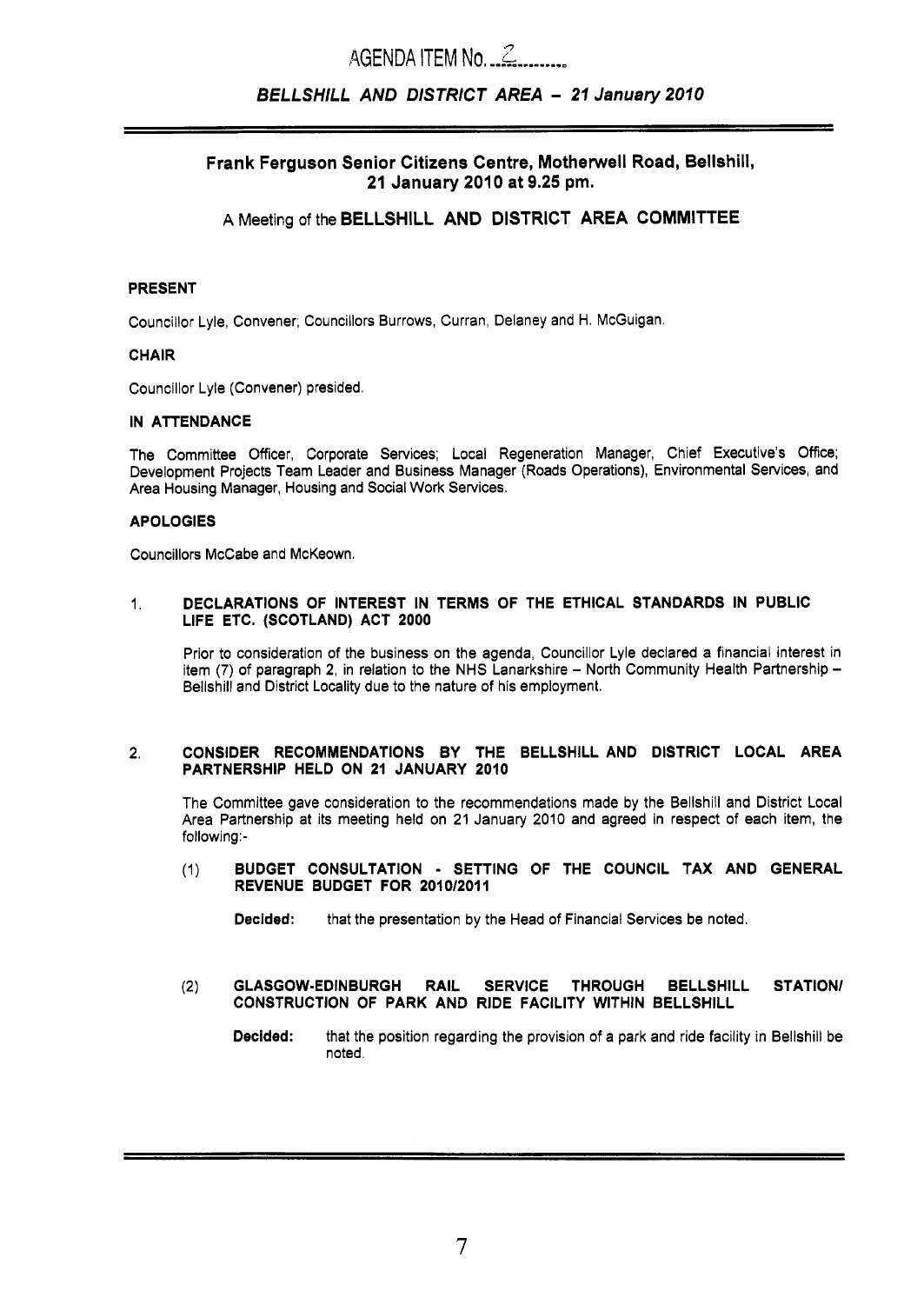### ELECTION MANAGEMENT BOARD FOR SCOTLAND - CONSULTATION - TIMING  $(3)$ OF GENERAL ELECTION COUNT

- Decided: that it be recommended that the status quo be maintained and the counting of votes in the forthcoming General Election be undertaken overnight, commencing immediately following the close of poll.
- BELLSHILL AND DISTRICT LOCAL AREA PARTNERSHlPlAREA COMMITTEE  $(4)$ MINUTES

Decided: that the terms of the Minutes be noted.

#### COMMUNITY COUNCIL MINUTES  $(5)$

(a) BELLSHILL COMMUNITY COUNCIL

Decided: that the terms of the Minutes be noted.

## (b) NEW STEVENSTON COMMUNITY COUNCIL

Decided: that the terms of the Minutes be noted.

#### BELLSHILL AND DISTRICT COMMUNITY FORUM - UPDATE  $(6)$

Decided: that the contents of the report be noted.

#### $(7)$ NHS LANARKSHIRE - NORTH COMMUNITY HEALTH PARTNERSHIP - BELLSHILL AND DISTRICT LOCALITY

Decided: that the position be noted.

#### JOINT COMMUNITY SAFETY REPORT  $(8)$

Decided: that the content of the report be noted.

#### LOCAL DEVELOPMENT PROGRAMME  $(9)$

### Decided:

- (1) that the progress in relation to the delivery of the projects in 200912010 through the Local Development Programme, as detailed in Appendix 1 to the report, be noted;
- (2) that the two additional projects, as detailed in Appendix 2 to the report, be approved for implementation during 2009/2010;